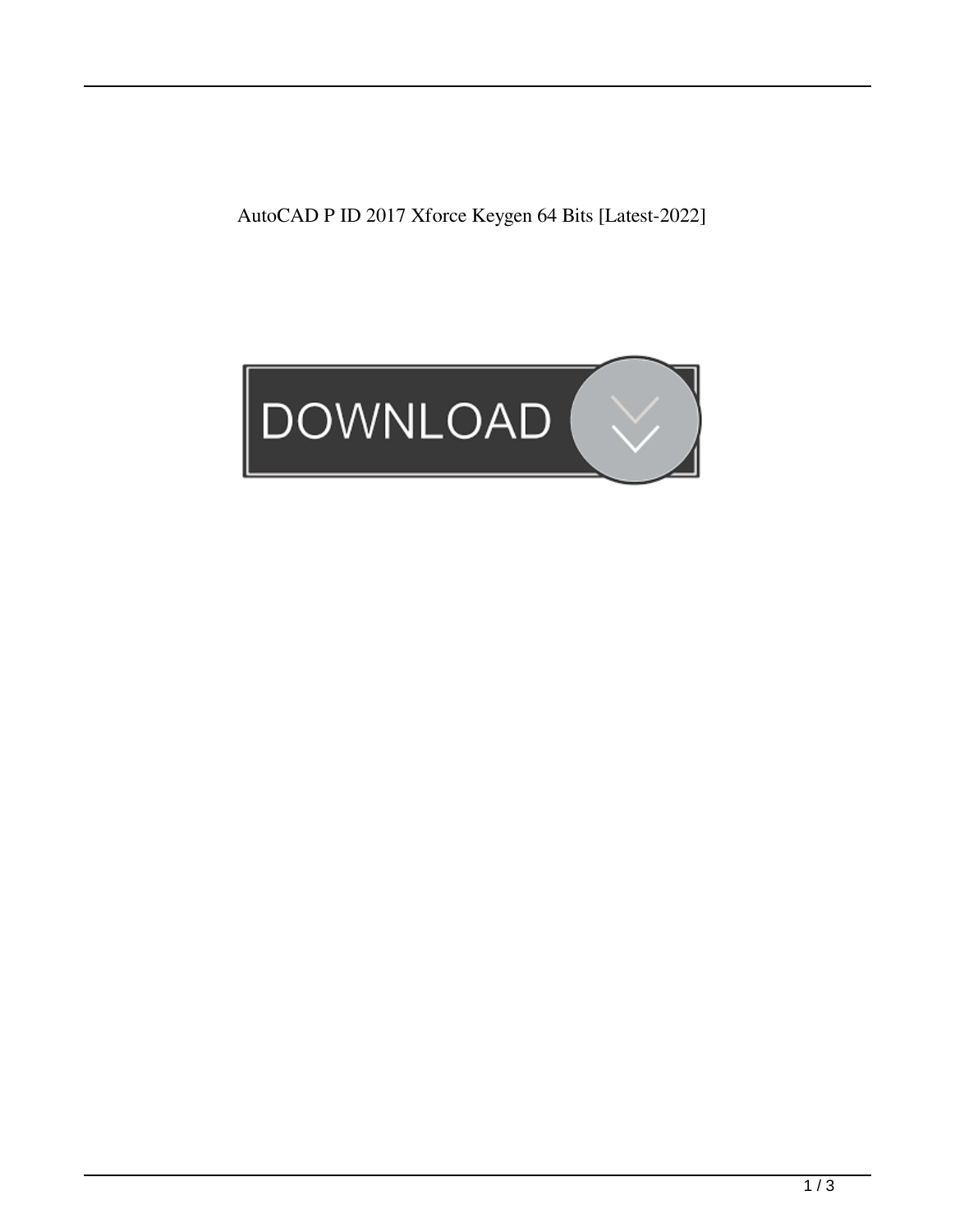Almost there! Your download should begin shortly. Determine your personal data needs and requirements. Perform compatibility tests with other popular software. Click "Free Download" button.The invention relates to a computerized instrument for the measurement of the temperature of a gas flow directed through a fluid line. The system has particular but not exclusive application to the control of the cooling water in the engine of an airplane, more specifically for that of the engine of a transport airplane of the type known as "fuel-ie" airplane. The temperature of the cooling fluid circulating in the engine is determined from the temperatures of the ambient air and the engine itself. It is normally provided on the engine to indicate the air temperature as well as the temperature of the coolant circulating inside the engine. This temperature display is generally an analog indication in a scale of values, but in the event of an error the scale of values of the display is changed. It is therefore an object of the invention to provide a computerized instrument for the measurement of the temperature of a gas flow, for example of the air or the cooling air in a transport airplane, capable of furnishing a temperature display in decimal values. Another object of the invention is to provide a computerized instrument for the measurement of the temperature of a gas flow, for example of the cooling air in a transport airplane, capable of furnishing an accurate display of the temperature of the gas flow according to the temperature of the ambient air. Another object of the invention is to provide a computerized instrument for the measurement of the temperature of a gas flow, for example of the cooling air in a transport airplane, capable of furnishing a display of the temperature of the gas flow within the limits of the working ranges of the electronic circuits of the instrument.Q: How to use text view inside of a button in android? I want to create a button with a text view inside of it. I am getting this error: 03-25 13:37:29.849: ERROR/AndroidRuntime(526): Caused by: java.lang.IllegalArgumentException: view android.widget.Button{4164c4b8.View} not attached to window manager And this is my code: btnSignIn.setOnClickListener(new View.OnClickListener() { @Override public void onClick(View

October 6, 2562 BC - This is complete offline installer and standalone setup for Autodesk AutoCAD P&ID 2017. This will be compatible with 64-bit windows. Before ... This is a full installation with Windows Installer. 13 . one . 13 . one . 13 . one . 13 . one . 13 . one . 13 . one . 13 . one . 13 . one . 13 . one . 13 . one . 13 . one . 13 . one . 13 . one . 13 . one . 13 . one . 13 . one . 13 . one . 13 . one . 13 . one . 13 . one . 13 . one . 13 . one . 13 . one . 13 . one . 13 . one . 13 . one . 13 . one . 13 . one . 13 . one . 13 . one . 13 . one . 13 . one . 1 fffad4f19a

[Download license key pes 2017 pc](https://docs.google.com/viewerng/viewer?url=battlefinity.com/upload/files/2022/05/hTR4CBju8obXztqGlUlF_13_d3e1afa367200699b733541cec641642_file.pdf) [Fifa 09 Authentication Crack](https://media.smaskstjohnpaul2maumere.sch.id/upload/files/2022/05/5tNSt1ZypOH5R1JyQxJL_13_dde61ce43cd9eb8e6adbb355a659dec3_file.pdf) [monstersvsaliens1080platino](https://www.shwechat.com/upload/files/2022/05/eECZxXcp1OhdN4O97xfS_13_d3e1afa367200699b733541cec641642_file.pdf) [Bangla-English Dictionary V3.0 Setup Free](https://docs.google.com/viewerng/viewer?url=socialpirate.org/upload/files/2022/05/histXNxpoUsp4PUGlxlk_13_dde61ce43cd9eb8e6adbb355a659dec3_file.pdf)